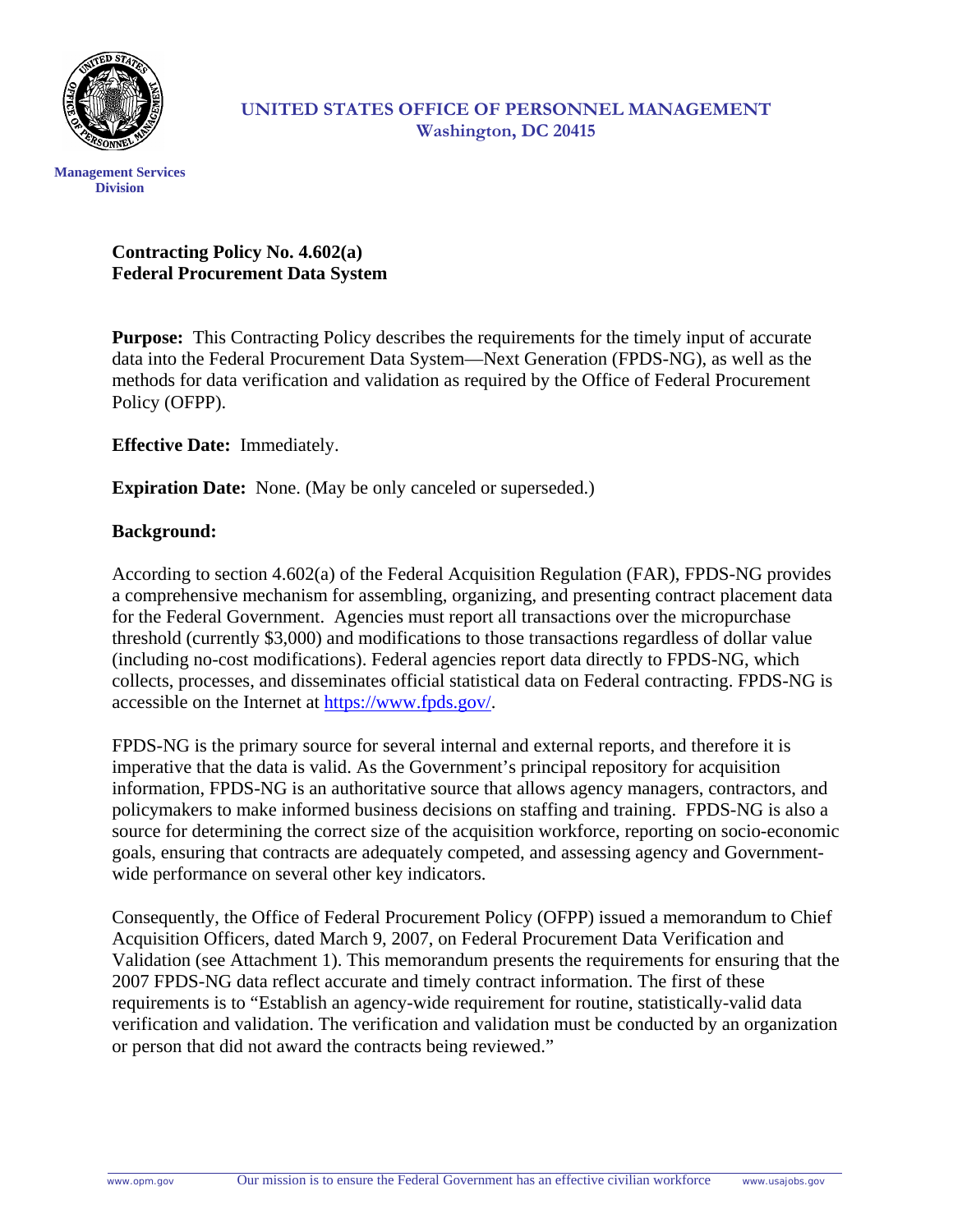This Contracting Policy provides guidance on entry of procurement data into FPDS-NG, as well as the verification and validation process that OPM will use to assure that the data is accurate.

## **The Policy:**

## **1) FPDS-NG Input and Review in CCFAS/CG**

- a) The contract specialist is responsible for accurately entering FPDS-NG data, achieving system approval of the data prior to contract award or modification. The data can only be successfully approved when all mandatory fields have been completed in the correct format.
- b) Prior to contracting officer approval, the contract specialist must insert in the contract file under the appropriate tab a screen print of the FPDS-NG input
	- i) The contract specialist must provide data in not only the mandatory FPDS-NG fields, but all fields that apply to the particular action. Specifically, the "Place of Manufacture" field must be completed when applicable.
	- ii) Purchase card data is not entered in FPDS-NG. Purchase card data is entered in a separate database by the bank that issues agency purchase cards.
- c) All prior FPDS-NG input must be reviewed for accuracy by the contracting officer prior to option extension.
- d) The contracting officer is responsible for ensuring that data entered in FPDS-NG is accurate and complete. The contracting officer's signature and date of signature on the FPDS-NG screen print are evidence that the FPDS-NG entry has been reviewed and is accurate and complete. If the contracting officer was responsible for entering the data into FPDS-NG, then he or she must have the entry verified for accuracy and completeness by another contracting officer, and that contracting officer must sign and date the screen print.
- e) If an entry has been approved in FPDS-NG and the information is later found to be inaccurate, the contract specialist must correct to the entry. This is done by logging onto FPDS-NG, clicking on the "Corrections" icon, and then entering the applicable Procurement Instrument Identifier (PIID) in the PIID field.

#### **2) Uses of FPDS-NG Data**

- a) FPDS-NG data is exported directly into several Government-Wide IT systems within the Integrated Acquisition Environment (IAE), including the Electronic Subcontractor Reporting System (eSRS) and the Contractor Performance Assessment Reporting System (CPARS).
- b) Future plans for IAE include using FPDS-NG to identify and evaluate strategic sourcing efforts, providing a directory of Government-Wide Acquisition Contracts (GWAC) and Multiple-Award Contracts (MAC), and using the data as a foundation for standardizing contracting practices across government.
- c) FPDS-NG data is public record and is often the basis for media and congressional inquiries directed at a specific agency or the Government as a whole.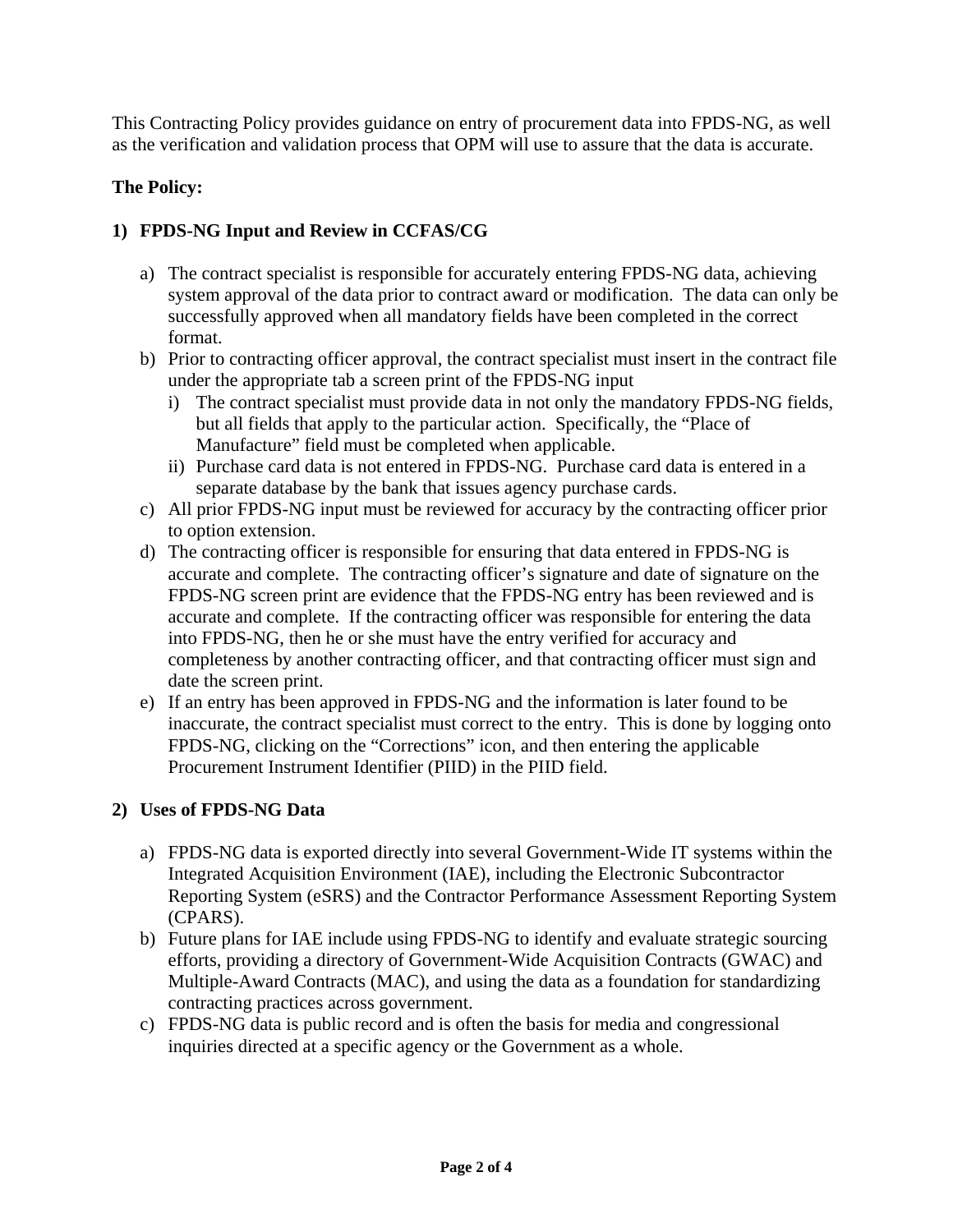- d) FPDS-NG data is used for several internal and external reports. Improved accuracy of FPDS-NG data substantially reduces the need for ad-hoc inquiries that are directed to contract specialists.
- e) In the near future, FPDS-NG data will be used for assessing process improvements, making decisions on staffing levels and training, and as one of the criterion for providing performance awards.

#### **3) Independent Data Verification and Validation**

- a) In a March 9, 2007 Memorandum for Chief Acquisition Officers (see Attachment 1), the OFPP specifies that agencies must establish a requirement for routine, statistically-valid data verification and validation of FPDS-NG entries, and that the review must be conducted by an organization or person that did not award the contracts being reviewed. The Office of the Chief Financial Officer's Center for Internal Control and Risk Management (CICRM) will assist the Contracting Group in conducting the independent verification and validation of FPDS-NG entries for each fiscal year required by OFPP, in accordance with the milestone schedule provided in Attachment 2.
- b) The Contracting Group will provide a semi-annual roll-up to CICRM identifying the contracting actions completed during the reporting period and entered into the FPDS-NG system. Each action listed must be clearly identified by :
	- i) dollar value
	- ii) contract length
	- iii) socioeconomic status
	- iv) contract specialist
	- v) contracting officer
	- vi) level of competition (e.g. sole source)
	- vii) effective date
	- viii) supply or service type
	- ix) action type (e.g. modification, BPA, Delivery Order, Contract, BPA Call, Purchase Order, etc...)

The Chief of the Contracting Group will review the list for completeness and accuracy before forwarding to CICRM for further verification and validation.

- c) Within 30 days of receipt CICRM will perform an independent review of the Contracting Group data using standard sampling techniques that yield a 90% confidence level and a 5% error rate. In addition to the actions chosen at random, CICRM will review all newly awarded multiple-year contracts and basic purchasing agreements under which orders or calls will be placed. The results will be documented and provided to the Contracting Group for further distribution.
- d) After the CICRM report is issued, the Contracting Group must correct all data-entry errors prior to December 1 of each year, and provide an annual assurance statement to OFPP by December 15 and a certificate of data accuracy and completeness to GSA as required.

#### **Point of Contact:**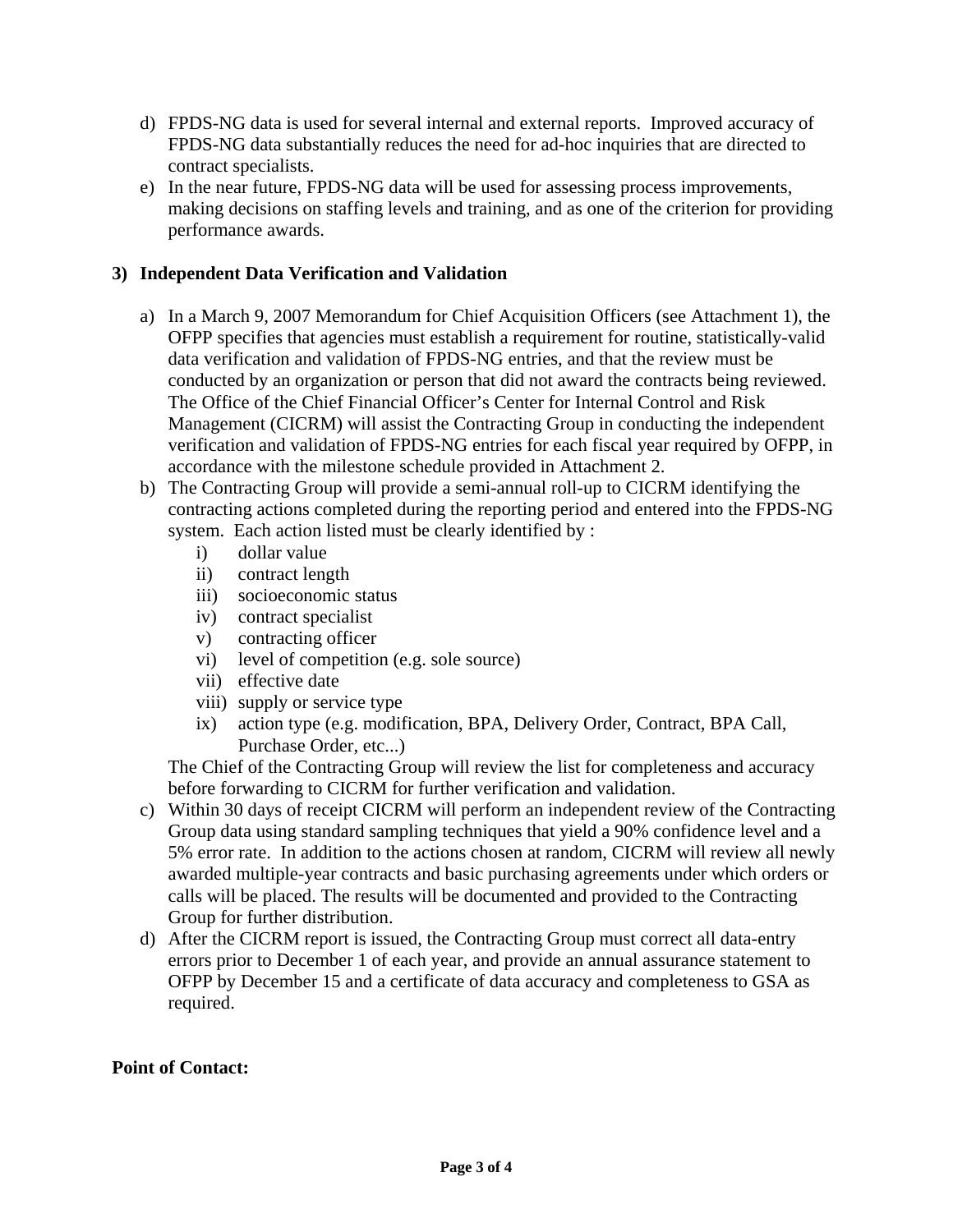Please direct questions concerning this Contracting Policy to Tina B. McGuire, Director, Contracting Group, by telephone at  $(202)$  606-4591 or by e-mail at  $\underline{\text{tina.mcguire}\,\textcircled{pom.gov}}$ .

## **Approved by:**

 $/S/$ Ronald C. Flom Senior Procurement Executive

9/24/07

Date

- 2. Attachments:
- 1. OFPP Memorandum For Chief Acquisition Officers, March 9, 2007
- 2. Milestone Schedule for FPDS-NG Data Verification and Validation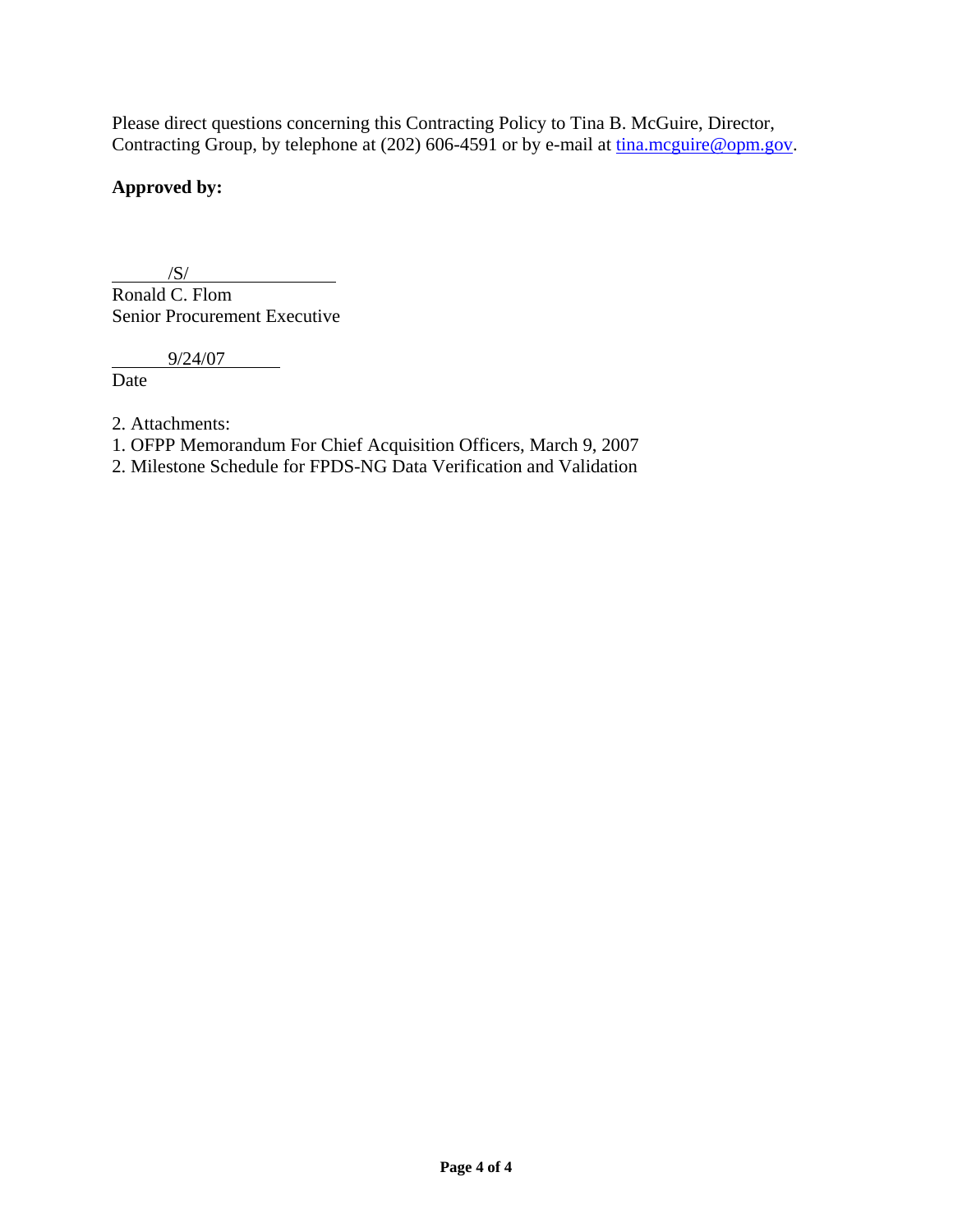## **Attachment 1**

# **OFPP Memorandum for Chief Acquisition Officers, March 9, 2007**

**< next page >**